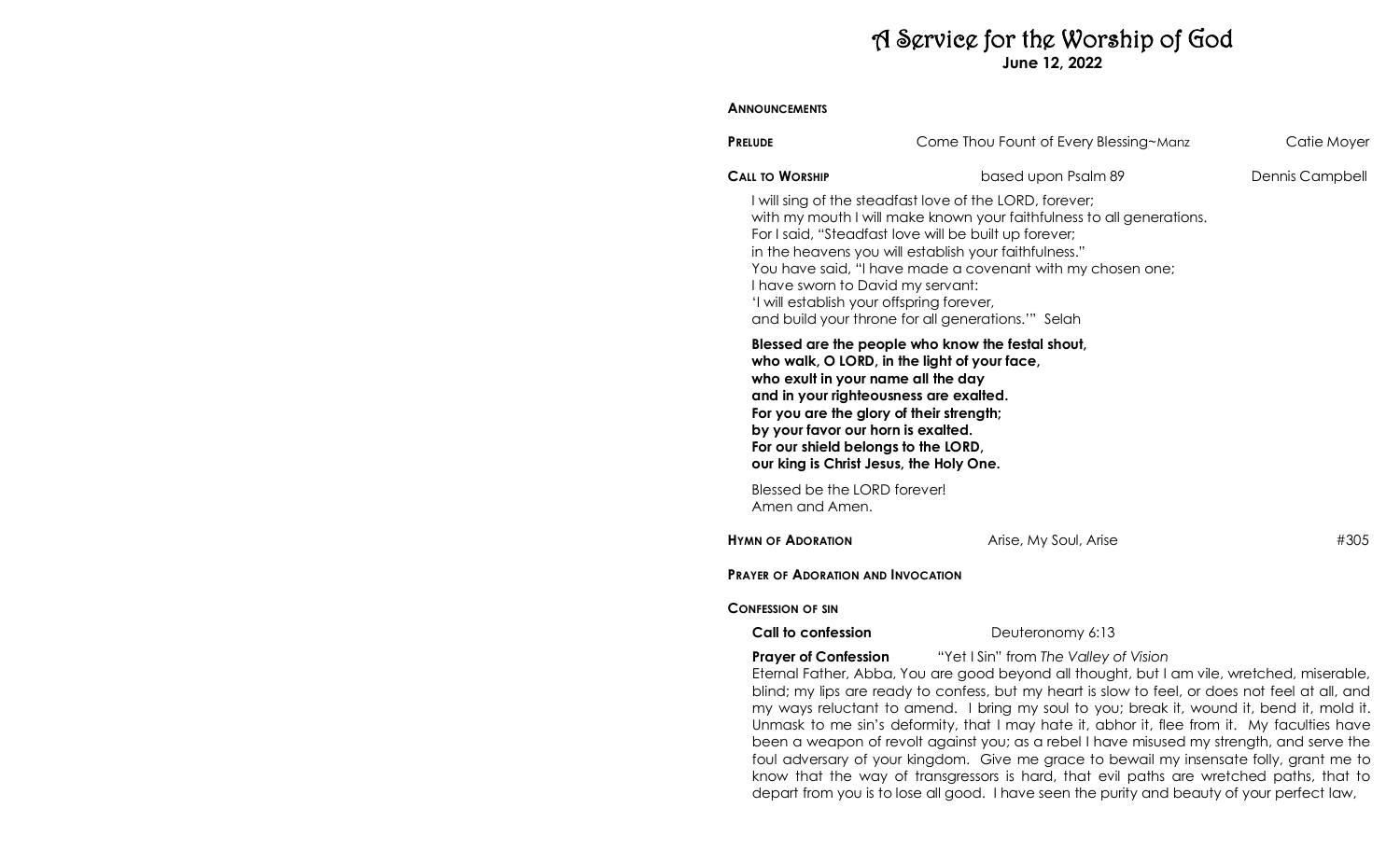the happiness of those in whose heart it reigns, the calm dignity of the walk to which it calls, yet I daily violate and condemn its precepts. Your loving Spirit strives within me, brings me Scripture warnings, speaks in startling providences, allures by secret whispers, yet I choose devices and desires to my own hurt, impiously resent, grieve, and prove him to abandon me. Open my eyes Lord! All these sins I mourn, lament, and for them cry pardon! Work in me more profound and abiding repentance; give me the fullness of a godly grief that trembles and fears, yet ever trusts and loves, which is ever powerful, and ever confident; grant that through the tears of repentance I may see more clearly the brightness and glories of the saving cross.

**Assurance of Pardon** Colossians 1:19-22

#### **CONFESSION OF FAITH** Westminster Confession of Faith. 10.1-2

**We believe that at the right time, appointed by him, God effectually calls all those and only those whom he has predestined to life. He calls them by his word and Spirit out of their natural state of sin and death into grace and salvation through Jesus Christ. He enlightens their minds spiritually with a saving understanding of the things of God. He takes away their heart of stone and gives them a heart of flesh. He renews their wills and by his almighty power leads them to what is good. And so he effectually draws them to Jesus Christ. But they come to Jesus voluntarily, having been made willing by God's grace.**

**We believe this effectual call is freely made by God and is entirely an act of his special grace. It does not depend on anything God foreknew or foresaw about the person called, who is completely passive. God himself gives life and renewal by the Holy Spirt. He thereby enables each person to answer his call and to accept the grace he offers and actually gives.** 

| <b>OFFERTORY</b>             | More Love to Thee $\sim$ C. Berry             | Nancy Bruyere      |
|------------------------------|-----------------------------------------------|--------------------|
| <b>CONGREGATIONAL PRAYER</b> |                                               |                    |
| <b>SONGS OF PREPARATION</b>  | Lift High the Name of Jesus<br>Anchor of Hope | see insert         |
| <b>SCRIPTURE READING</b>     | Judges 6:11-27                                |                    |
| <b>SERMON</b>                | The Lord is Peace                             | Rev. Chad Reynolds |
| <b>HYMN OF RESPONSE</b>      | It is Well With My Soul                       | #691               |
| <b>BENEDICTION</b>           |                                               |                    |
| <b>POSTLUDE</b>              | Sing the Mighty Power of God~Davis            | Catie Moyer        |

Marvelous wonderful infinite God Author of all that is good Faithful provider and giver of life Source of all power and love

#### **Chorus**

Great is the Lord and most worthy of praise Refuge of strength to the end Righteous redeemer and mighty to save He's the anchor of hope for the souls of men

Gracious compassionate merciful God Radiant holy delight Beautiful Father victorious Son Source of unchangeable light

#### **Chorus**

Great is the Lord and most worthy of praise Refuge of strength to the end Righteous redeemer and mighty to save He's the anchor of hope for the souls of men

Powerful constant unwavering God Shepherd who comes for the lost Rock of salvation remarkable love Savior who died on the cross

#### **Chorus**

Great is the Lord and most worthy of praise Refuge of strength to the end Righteous redeemer and mighty to save He's the anchor of hope for the souls, oh He's the anchor of hope for the souls, oh He's the anchor of hope for the souls of men